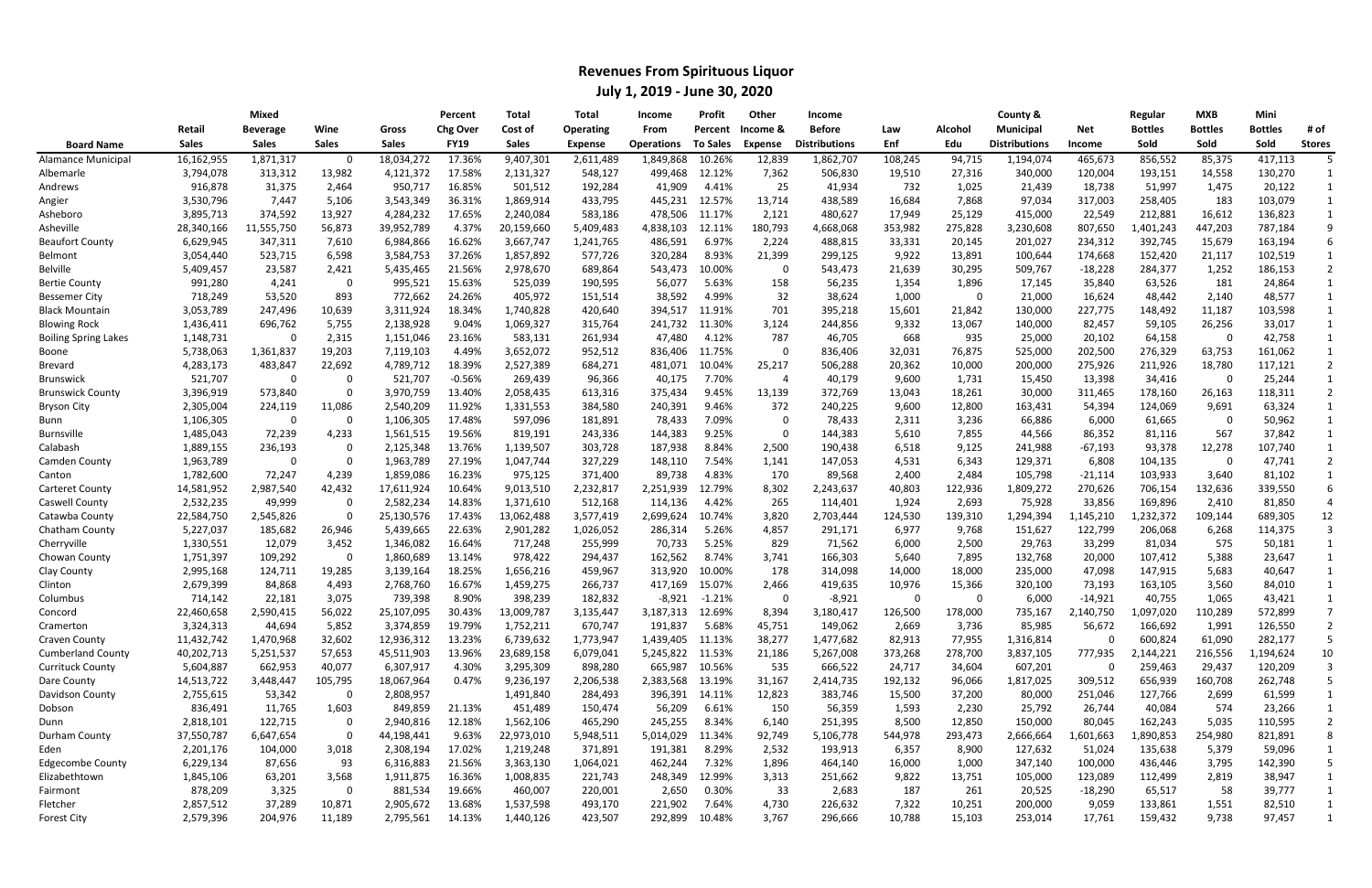|                         | Mixed        |              |              |              | Total<br>Percent |              | <b>Total</b> | Income            | Profit          | <b>Other</b> | Income               |           |                | County &             |            | Regular        | <b>MXB</b>     | Mini           |               |
|-------------------------|--------------|--------------|--------------|--------------|------------------|--------------|--------------|-------------------|-----------------|--------------|----------------------|-----------|----------------|----------------------|------------|----------------|----------------|----------------|---------------|
|                         | Retail       | Beverage     | Wine         | Gross        | <b>Chg Over</b>  | Cost of      | Operating    | From              | Percent         | Income &     | <b>Before</b>        | Law       | <b>Alcohol</b> | <b>Municipal</b>     | <b>Net</b> | <b>Bottles</b> | <b>Bottles</b> | <b>Bottles</b> | # of          |
| <b>Board Name</b>       | <b>Sales</b> | <b>Sales</b> | <b>Sales</b> | <b>Sales</b> | <b>FY19</b>      | <b>Sales</b> | Expense      | <b>Operations</b> | <b>To Sales</b> | Expense      | <b>Distributions</b> | Enf       | Edu            | <b>Distributions</b> | Income     | Sold           | Sold           | Sold           | <b>Stores</b> |
| Franklin                | 3,050,938    | 195,348      | 22,569       | 3,268,855    | 10.45%           | 1,728,625    | 687,574      | 110,697           | 3.39%           | 1,448        | 112,145              | 994       | 1,392          | 70,000               | 39,759     | 159,420        | 8,434          | 88,882         |               |
| Franklinton             | 1,679,087    | 900          |              | 1,679,987    | 37.79%           | 892,758      | 265,329      | 144,238           | 8.59%           | 858          | 145,096              | 4,813     | 6,738          | 129,345              | 4,200      | 97,226         | 30             | 39,856         |               |
| Gastonia                | 12,435,832   | 1,350,388    | 3,161        | 13,789,381   | 15.33%           | 7,241,320    | 1,957,293    | 1,417,056         | 10.28%          | 39,899       | 1,456,955            | 54,852    | 76,792         | 1,115,000            | 210,311    | 747,399        | 55,335         | 442,232        |               |
| <b>Gates County</b>     | 990,228      | -0           |              | 990,228      | 22.86%           | 523,535      | 195,584      | 48,863            | 4.93%           | 0            | 48,863               | 3,000     | 1,423          | 8,211                | 36,229     | 53,707         | 0              | 20,656         |               |
| Gibsonville             | 1,599,998    | 36,033       | 2,147        | 1,638,178    | 39.51%           | 860,042      | 268,199      | 139,153           | 8.49%           | 18,293       | 125,710              | 3,917     | 5,484          | 10,000               | 106,309    | 89,637         | 1,719          | 68,131         |               |
| Granite Falls           | 1,564,361    | 27,803       |              | 1,592,164    | 22.99%           | 828,411      | 234,328      | 169,233           | 10.63%          | 207          | 169,440              | 13,702    | 12,332         | 153,062              | $-9,656$   | 88,493         | 1,516          | 50,212         |               |
| <b>Granville County</b> | 5,102,834    | 196,951      |              | 5,299,785    | 12.56%           | 2,804,458    | 768,126      | 526,590           | 9.94%           | 7,920        | 525,402              | 18,660    | 26,123         | 166,419              | 314,200    | 297,975        | 8,493          | 119,527        |               |
| <b>Greene County</b>    | 1,139,024    | 5,531        |              | 1,144,555    | 27.63%           | 602,868      | 214,299      | 69,680            | 6.09%           | 1,323        | 71,003               | 1,819     | 2,547          | 42,945               | 23,692     | 67,476         | 141            | 37,848         |               |
| Greensboro              | 49,306,507   | 9,001,201    | 6,069        | 58,313,777   | 9.88%            | 30,207,362   | 7,809,136    | 6,743,272         | 11.56%          | 14,383       | 6,757,655            | 360,567   | 252,983        | 5,419,105            | 725,000    | 2,583,107      | 360,148        | l,098,503      | 15            |
| Halifax County          | 6,479,847    | 322,263      |              | 6,802,110    | 17.99%           | 3,589,582    | 1,119,386    | 543,776           | 7.99%           | 4,728        | 548,504              | 24,000    | 24,569         | 346,645              | 153,290    | 421,492        | 14,488         | 121,867        |               |
| Hamlet                  | 1,518,940    | 51,544       |              | 1,570,484    | 22.25%           | 839,227      | 240,103      | 134,666           | 8.57%           | 832          | 135,498              | 1,000     | 6,134          | 123,364              | 5,000      | 103,578        | 2,513          | 52,793         |               |
| Hendersonville          | 7,870,767    | 948,820      | 34,869       | 8,854,456    | 12.16%           | 4,570,541    | 1,589,272    | 658,266           | 7.43%           | 8,054        | 666,320              | 40,000    | 50,120         | 665,000              | $-88,800$  | 403,487        | 39,526         | 212,937        |               |
| Hertford                | 1,337,086    | 7,886        |              | 1,344,972    | 17.19%           | 705,495      | 251,015      | 85,413            | 6.35%           | 952          | 86,365               | 4,751     | 2,376          | 79,238               |            | 76,040         | 394            | 24,200         |               |
| <b>Hertford County</b>  | 2,828,806    | 46,499       |              | 2,875,305    | 16.92%           | 1,566,455    | 542,861      | 113,579           | 3.95%           | 36,791       | 150,370              | 2,021     | 2,829          | 54,987               | 90,533     | 180,275        | 2,173          | 57,296         |               |
| <b>High Country</b>     | 3,226,329    | 825,103      | 10,152       | 4,061,584    | 11.29%           | 2,094,482    | 542,934      | 474,015           | 11.67%          | 4,067        | 478,082              | 27,558    | 25,592         | 420,000              | 4,932      | 136,959        | 31,202         | 49,851         |               |
| <b>High Point</b>       | 20,465,778   | 1,810,680    | 64,081       | 22,340,539   | 10.59%           | 11,526,258   | 3,125,769    | 2,577,460         | 11.54%          | 12,561       | 2,586,479            | 101,818   | 50,000         | 2,188,603            | 246,058    | ,071,918       | 78,098         | 530,947        |               |
| Highlands               | 1,438,770    | 816,702      | 11,590       | 2,267,062    | 10.72%           | 1,150,679    | 394,720      | 178,636           | 7.88%           | 288          | 178,924              | 5,933     | 8,305          | 60,762               | 103,924    | 55,797         | 27,645         | 35,929         |               |
| <b>Hoke County</b>      | 3,283,706    | 80,870       |              | 3,364,576    | 17.08%           | 1,784,671    | 504,338      | 312,078           | 9.28%           | 29           | 312,107              | 12,952    | 18,133         | 107,000              | 174,022    | 184,618        | 3,547          | 84,147         |               |
| Hyde County             | 583,955      | 138,284      |              | 722,239      | $-15.73%$        | 368,813      | 156,642      | 27,107            | 3.75%           | 1,132        | 28,239               | 2,200     | 573            | 20,059               | 5,407      | 31,067         | 5,940          | 6,943          |               |
| Indian Trail            | 4,728,521    | 523,937      |              | 5,252,458    | 15.19%           | 2,719,906    | 731,610      | 591,884           | 11.27%          | 112          | 591,996              | 37,500    | 31,079         | 149,681              | 373,736    | 232,775        | 22,151         | 143,595        |               |
| Jackson County          | 4,689,685    | 920,475      | 25,128       | 5,635,288    | 11.26%           | 2,891,519    | 685,314      | 750,103           | 13.31%          | 4,741        | 749,034              | 29,598    | 41,438         | 400,000              | 277,998    | 209,086        | 37,727         | 131,872        |               |
| Johnston County         | 20,527,729   | 1,459,141    | 17,346       | 22,004,216   | 20.94%           | 11,611,175   | 3,156,585    | 2,205,557         | 10.02%          | 81,605       | 2,287,162            | 83,041    | 116,258        | 1,625,000            | 462,863    | ,073,499       | 63,456         | 592,247        |               |
| Jones County            | 1,198,448    | -0           |              | 1,198,448    | 4.09%            | 633,937      | 233,338      | 61,437            | 5.13%           | 3,000        | 59,937               | 1,368     | 1,916          | 34,821               | 21,832     | 68,916         | 0              | 35,023         |               |
| Kenansville             | 637,547      | 5,276        |              | 642,823      | 12.77%           | 340,810      | 121,950      | 35,081            | 5.46%           | 55           | 35,088               | 805       | 1,126          | 33,157               |            | 41,124         | 221            | 21,874         |               |
| Kings Mountain          | 2,094,565    | 107,860      | 3,393        | 2,205,818    | 11.84%           | 1,168,845    | 344,980      | 190,275           | 8.63%           | 916          | 191,191              | 20,952    | 20,952         | 63,724               | 85,563     | 128,028        | 3,662          | 95,913         |               |
| Lake Lure               | 852,106      | 211,842      | 3,167        | 1,067,115    | 9.39%            | 537,284      | 253,567      | 26,120            | 2.45%           | 1,229        | 27,349               | - 0       | 0              | 6,343                | 21,006     | 37,459         | 9,312          | 18,045         |               |
| Lake Waccamaw           | 638,247      | $\Omega$     |              | 638,247      | 26.56%           | 343,137      | 88,059       | 63,429            | 9.94%           | 5            | 63,434               | 2,240     | 3,135          | 20,638               | 37,421     | 35,140         | 0              | 37,238         |               |
| Laurel Park             | 1,541,502    | 118,515      |              | 1,660,017    | 17.54%           | 870,058      | 278,992      | 131,611           | 7.93%           | 813          | 132,424              | 8,555     | 5,989          | 108,701              | 9,179      | 73,362         | 4,711          | 44,987         |               |
| Lenoir City             | 4,057,673    | 169,680      | 13,356       | 4,240,709    | 16.64%           | 2,216,940    | 569,063      | 493,547           | 11.64%          | 889          | 494,436              | 18,646    | 26,105         | 445,041              | 4,644      | 237,732        | 7,242          | 149,608        |               |
| Lenoir County           | 5,200,119    | 322,014      |              | 5,522,133    | 13.86%           | 2,893,171    | 780,795      | 588,470           | 10.66%          | 735          | 589,205              | 36,919    | 37,387         | 464,899              | 50,000     | 314,286        | 25,099         | 121,364        |               |
| Lexington               | 5,284,934    | 334,093      |              | 5,619,027    | 10.98%           | 2,964,929    | 616,806      | 758,690           | 13.50%          | 8,356        | 751,938              | 29,564    | 41,389         | 592,000              | 88,985     | 306,848        | 14,338         | 129,403        |               |
| Liberty                 | 1,118,197    | 13,126       |              | 1,131,323    | 24.49%           | 595,297      | 184,445      | 96,379            | 8.52%           | 22,197       | 118,576              | 5,000     | 5,984          | 33,094               | 74,498     | 65,351         | 552            | 38,484         |               |
| Lillington              | 2,097,234    | 270,466      |              | 2,367,700    | 12.63%           | 1,241,969    | 344,334      | 232,979           | 9.84%           | 305          | 233,284              | 8,315     | 11,642         | 213,327              |            | 115,033        | 12,406         | 57,855         |               |
| Lincoln County          | 5,021,155    | 510,604      | 14,085       | 5,545,844    | 24.97%           | 2,877,744    | 640,475      | 777,065           | 14.01%          | 2,572        | 779,637              | 32,699    | 48,425         | 204,000              | 494,513    | 235,611        | 21,041         | 114,900        |               |
| Lincolnton              | 3,161,929    | 113,060      |              | 3,274,989    | 4.41%            | 1,738,355    | 656,024      | 139,113           | 4.25%           | 802          | 139,915              | 40,000    | 5,100          | 94,815               |            | 183,373        | 5,661          | 142,273        |               |
| Locust                  | 2,617,510    | 83,081       |              | 2,700,591    | 33.12%           | 1,415,967    | 430,951      | 241,472           | 8.94%           | 0            | 241,472              | 8,208     | 11,491         | 149,545              | 72,228     | 129,936        | 3,871          | 111,303        |               |
| Louisburg               | 2,076,379    | 61,673       |              | 2,138,052    | 21.21%           | 1,130,369    | 315,401      | 207,367           | 9.70%           | 441          | 207,808              | 21,849    | 10,196         | 165,763              | 10,000     | 130,929        | 2,233          | 50,505         |               |
| Lumberton               | 4,781,588    | 296,372      |              | 5,077,960    | 16.85%           | 2,642,073    | 767,039      | 509,121           | 10.03%          | 9            | 509,128              | 18,119    | 25,367         | 368,158              | 97,484     | 295,405        | 12,144         | 172,296        |               |
| Madison                 | 1,841,268    | 73,562       |              | 1,914,830    | 24.28%           | 1,007,434    | 301,493      | 171,654           | 8.96%           | 17,761       | 154,969              | 4,999     | 6,998          | 54,995               | 87,977     | 104,820        | 3,479          | 36,685         |               |
| Maggie Valley           | 2,806,842    | 182,696      | 9,732        | 2,999,270    | 9.61%            | 1,592,519    | 535,952      | 188,463           | 6.28%           | 9,421        | 184,624              | 4,960     | 6,943          | 0                    | 172,721    | 135,321        | 15,576         | 104,662        |               |
| Marion                  | 3,254,107    | 249,544      | 8,680        | 3,512,331    | 18.74%           | 1,856,954    | 503,837      | 350,735           | 9.99%           | 25,536       | 331,961              | 11,594    | 16,232         | 269,192              | 34,943     | 186,314        | 10,957         | 78,637         |               |
| Marshville              | 1,038,546    | 3,877        |              | 1,042,423    | 127.24%          | 555,875      | 206,404      | 45,204            | 4.34%           | 10,895       | 34,309               | - 0       | 0              | 0                    | 34,309     | 66,570         | 234            | 46,855         |               |
| Martin County           | 2,698,978    | 54,838       |              | 2,753,816    | 19.56%           | 1,445,716    | 456,660      | 228,446           | 8.30%           | 19,739       | 208,707              | 7,555     | 6,000          | 99,250               | 95,902     | 176,259        | 2,657          | 69,608         |               |
| Maxton                  | 1,037,019    |              |              | 1,037,019    | 13.67%           | 571,157      | 209,735      | 22,284            | 2.15%           | 51           | 22,335               | 0         | $\mathbf{0}$   | 10,000               | 12,335     | 74,296         | 0              | 38,482         |               |
| Mecklenburg County      | 131,092,349  | 50,811,305   | 264,772      | 182,168,426  | 2.05%            | 92,224,932   | 21,632,815   | 25,002,758        | 13.73%          | 238,129      | 25,240,887           | 3,518,320 | 5,031,850      | 14,855,736           | 1,834,981  | 5,928,803      | 1,897,583      | 2,619,894      | 28            |
| Mocksville Cooleemee    | 2,739,048    | 143,229      | 5,322        | 2,887,599    | 59.71%           | 1,505,200    | 518,709      | 206,749           | 7.16%           | 23,389       | 190,568              | 5,431     | 7,603          | 82,000               | 95,534     | 137,956        | 6,720          | 75,717         |               |
| Monroe                  | 4,928,105    | 556,275      |              | 5,484,380    | 8.25%            | 2,865,249    | 835,994      | 521,016           | 9.50%           | 5,465        | 526,481              | 77,116    | 25,984         | 423,280              | 101        | 262,150        | 24,396         | 142,995        |               |
| Montgomery              | 1,892,111    | 131,028      |              | 2,023,139    | 10.97%           | 1,061,837    | 412,694      | 86,187            | 4.26%           | 351          | 86,538               | 7,269     | 1,950          | 52,912               | 24,407     | 120,628        | 5,730          | 72,847         |               |
| Moore County            | 11,335,991   | 2,545,108    | 11,295       | 13,892,394   | 7.09%            | 7,165,534    | 1,570,717    | 1,951,168         | 14.04%          | 30,150       | 1,981,318            | 146,452   | 140,375        | 1,412,140            | 282,351    | 510,033        | 100,011        | 272,438        |               |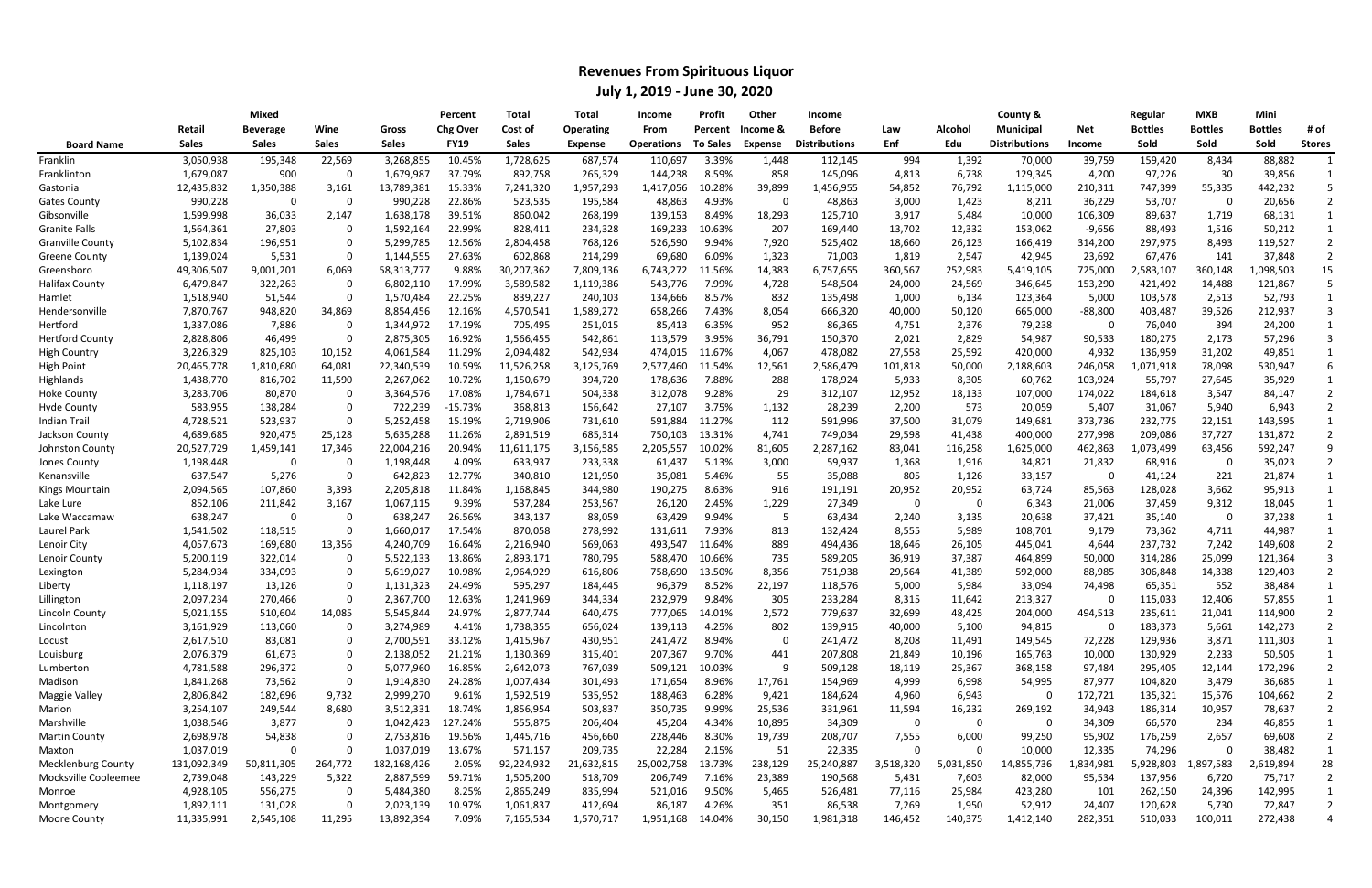|                           | Mixed        |              |              |              | Percent         | Total        | Total     | Income            | Profit          | Other       | <b>Income</b>        |         |         | County &             |            | Regular        | <b>MXB</b>     | Mini           |               |
|---------------------------|--------------|--------------|--------------|--------------|-----------------|--------------|-----------|-------------------|-----------------|-------------|----------------------|---------|---------|----------------------|------------|----------------|----------------|----------------|---------------|
|                           | Retail       | Beverage     | Wine         | Gross        | <b>Chg Over</b> | Cost of      | Operating | From              | Percent         | Income &    | <b>Before</b>        | Law     | Alcohol | <b>Municipal</b>     | <b>Net</b> | <b>Bottles</b> | <b>Bottles</b> | <b>Bottles</b> | # of          |
| <b>Board Name</b>         | <b>Sales</b> | <b>Sales</b> | <b>Sales</b> | <b>Sales</b> | <b>FY19</b>     | <b>Sales</b> | Expense   | <b>Operations</b> | <b>To Sales</b> | Expense     | <b>Distributions</b> | Enf     | Edu     | <b>Distributions</b> | Income     | Sold           | Sold           | Sold           | <b>Stores</b> |
| Mooresville               | 12,511,075   | 2,233,364    | 42,396       | 14,786,835   | 18.26%          | 7,708,665    | 1,356,700 | 2,296,564         | 15.53%          | 8,715       | 2,305,279            | 96,124  | 134,574 | 1,901,610            | 172,971    | 555,693        | 88,384         | 302,088        |               |
| Morganton                 | 3,810,454    | 325,226      | 9,660        | 4,145,340    | 12.71%          | 2,173,276    | 493,470   | 529,523           | 12.77%          | 514         | 530,037              | 28,967  | 40,363  | 460,706              |            | 213,384        | 13,322         | 102,776        |               |
| Mount Airy                | 2,789,137    | 263,560      | 7,591        | 3,060,288    | 17.80%          | 1,580,659    | 479,331   | 300,508           | 9.82%           | 810         | 301,318              | 15,176  | 2,724   | 276,351              | 7,067      | 156,351        | 11,004         | 71,296         |               |
| Mount Holly               | 2,583,031    | 106,267      | 1,329        | 2,690,627    | 21.03%          | 1,421,889    | 345,633   | 311,655           | 11.58%          | 3,939       | 315,594              | 11,903  | 16,665  | 194,450              | 92,576     | 148,705        | 4,774          | 111,657        |               |
| Mount Pleasant            | 993,511      | 73,372       |              | 1,066,883    | 16.57%          | 592,157      | 227,554   | 3,572             | 0.33%           | 997         | 4,569                | - 0     | 0       | 0                    | 4,569      | 54,141         | 3,068          | 32,895         |               |
| Murphy                    | 3,807,598    | 137,049      | 16,122       | 3,960,769    | 15.29%          | 2,094,145    | 625,948   | 344,655           | 8.70%           | 745         | 345,400              | 12,000  | 16,500  | 250,000              | 66,900     | 193,616        | 7,051          | 82,440         |               |
| Nash County               | 12,528,675   | 806,676      |              | 13,335,351   | 12.33%          | 6,918,959    | 1,736,973 | 1,635,711         | 12.27%          | 16,794      | 1,652,505            | 159,457 | 88,767  | 884,697              | 519,584    | 765,351        | 32,666         | 284,239        | 8             |
| <b>New Hanover County</b> | 40,086,714   | 11,912,121   | 69,549       | 52,068,384   | 8.41%           | 26,134,122   | 6,579,762 | 7,015,888         | 13.47%          | 50,814      | 7,066,702            | 562,200 | 0       | 5,168,570            | ,335,932   | ,881,693       | 510,870        | 923,905        |               |
| Newton Grove              | 707,872      | 7,174        | -0           | 715,046      | 17.86%          | 365,315      | 146,721   | 43,754            | 6.12%           | 160         | 43,914               | 1,097   | 1,559   | 27,304               | 13,954     | 72,101         | 316            | 316            |               |
| North Wilkesboro          | 1,625,494    | 56,289       | 4,730        | 1,686,513    | 17.75%          | 888,585      | 379,501   | 34,570            | 2.05%           | 0           | 34,570               | - 0     | 0       | 0                    | 34,570     | 97,568         | 2,422          | 101,808        |               |
| Northampton County        | 1,353,398    |              |              | 1,353,398    | 22.74%          | 724,291      | 238,885   | 86,066            | 6.36%           | 0           | 86,066               | 2,300   | 3,219   | 27,421               | 53,126     | 95,330         | - 0            | 43,177         |               |
| Norwood                   | 764,312      | 19,793       |              | 784,105      | 27.79%          | 414,315      | 142,166   | 51,141            | 6.52%           | 4,463       | 48,166               | 2,408   | 1,790   | 0                    | 43,968     | 43,065         | 963            | 19,371         |               |
| Oak Islanc                | 3,180,206    | 510,985      |              | 3,691,191    | 12.98%          | 1,919,511    | 522,929   | 391,268           | 10.60%          | 2,618       | 393,886              | 14,550  | 20,371  | 323,069              | 35,896     | 153,169        | 22,816         | 65,341         |               |
| Ocean Isle Beach          | 2,546,584    | 316,686      |              | 2,863,270    | 11.22%          | 1,469,751    | 408,304   | 323,729           | 11.31%          | 693         | 324,422              | 12,661  | 17,725  | 298,388              | $-4,352$   | 109,359        | 14,831         | 55,504         |               |
| <b>Onslow County</b>      | 19,480,570   | 3,269,415    | 62,983       | 22,812,968   | 13.95%          | 11,759,234   | 3,611,009 | 2,149,859         | 9.42%           | 5,049       | 2,154,908            | 75,932  | 106,305 | 1,277,737            | 694,934    | 982,665        | 133,039        | 469,465        |               |
| <b>Orange County</b>      | 20,957,512   | 3,027,061    | 43,999       | 24,028,572   | 12.47%          | 12,489,250   | 4,516,115 | 1,472,780         | 6.13%           | 2,882       | 1,475,662            | 147,000 | 165,233 | 500,000              | 663,429    | 935,386        | 133,892        | 637,727        |               |
| Pamlico County            | 1,718,801    | 84,330       | 3,814        | 1,806,945    | 17.29%          | 946,429      | 318,253   | 125,060           | 6.92%           | 173         | 125,233              | 3,705   | 5,187   | 106,341              | 10,000     | 89,311         | 5,140          | 58,270         |               |
| Pasquotank County         | 3,711,453    | 470,752      |              | 4,182,205    | 11.48%          | 2,181,201    | 388,937   | 642,691           | 15.37%          | 2,009       | 644,700              | 26,305  | 36,827  | 581,568              |            | 219,200        | 22,012         | 54,756         |               |
| Pembroke                  | 1,342,742    | 72,920       |              | 1,415,662    | 5.36%           | 750,431      | 270,671   | 72,243            | 5.10%           | 5,105       | 67,138               | 725     | 2,101   | 47,250               | 17,062     | 93,245         | 3,624          | 44,392         |               |
| Pender County             | 7,948,480    | 655,043      |              | 8,603,523    | 13.74%          | 4,501,098    | 1,311,319 | 820,283           | 9.53%           | 1,718       | 822,001              | 28,916  | 28,916  | 728,505              | 35,664     | 402,661        | 27,033         | 228,635        |               |
| Person County             | 4,341,130    | 166,871      |              | 4,508,001    | 23.76%          | 2,377,182    | 565,565   | 541,129           | 12.00%          | 18,300      | 530,139              | 35,000  | 28,038  | 233,551              | 233,550    | 248,669        | 7,814          | 98,609         |               |
| Pilot Mountain            | 1,557,320    | 22,932       |              | 1,580,252    | 25.49%          | 823,528      | 231,159   | 169,148           | 10.70%          | 0           | 169,148              | 6,182   | 8,655   | 50,000               | 104,311    | 75,984         | 985            | 51,920         |               |
| Pitt County               | 19,963,546   | 2,815,087    |              | 22,778,633   | 10.68%          | 11,662,766   | 3,008,764 | 2,818,471         | 12.37%          | 191,533     | 3,010,004            | 490,678 | 225,168 | 1,500,000            | 794,158    | 1,116,279      | 133,185        | 494,435        |               |
| Pittsboro                 | 1,766,415    | 177,864      |              | 1,944,279    | 13.92%          | 1,020,597    | 224,038   | 252,993           | 13.01%          | 378         | 253,371              | 9,913   | 13,878  | 277,787              | $-48,207$  | 87,303         | 6,054          | 41,484         |               |
| Ramseur                   | 881,833      |              | $\Omega$     | 881,833      | 35.25%          | 467,686      | 160,706   | 54,056            | 6.13%           | $\mathbf 0$ | 54,056               | 1,415   | 1,981   | 0                    | 50,660     | 51,037         | -0             | 39,875         |               |
| Randleman                 | 2,133,922    | 88,482       | 5,066        | 2,227,470    | 21.44%          | 1,160,599    | 315,409   | 246,688           | 11.07%          | 471         | 247,159              | 9,159   | 12,823  | 185,000              | 40,177     | 118,576        | 3,677          | 81,837         |               |
| <b>Red Springs</b>        | 1,056,414    | 607          |              | 1,057,021    | 25.34%          | 565,995      | 194,746   | 58,223            | 5.51%           | 0           | 58,223               | 1,500   | 0       | 39,472               | 17,251     | 73,123         | - 0            | 33,642         |               |
| Reidsville                | 2,900,471    | 126,275      |              | 3,026,746    | 10.43%          | 1,600,216    | 504,226   | 234,672           | 7.75%           | 0           | 234,672              | 25,000  | 9,820   | 157,749              | 42,103     | 176,821        | 6,169          | 70,486         |               |
| Rockingham                | 2,955,470    | 124,758      |              | 3,080,228    | 13.14%          | 1,658,136    | 430,475   | 291,536           | 9.46%           | 13          | 291,549              | 9,941   | 13,918  | 257,690              | 10,000     | 189,881        | 5,801          | 75,573         |               |
| Roseboro                  | 1,128,064    | 7,965        |              | 1,136,029    | 21.66%          | 605,492      | 166,433   | 107,796           | 9.49%           | 1,334       | 109,130              | 2,240   | 5,320   | 20,440               | 81,130     | 80,645         | 329            | 34,571         |               |
| Rowan/Kannapolis          | 15,455,592   | 1,046,093    | 32,479       | 16,534,164   | 16.47%          | 8,729,443    | 3,121,964 | 912,094           | 5.52%           | 8,909       | 903,857              | 38,573  | 58,452  | 472,000              | 334,832    | 843,015        | 46,265         | 420,696        |               |
| Rowland                   | 321,096      | -0           |              | 321,096      | 24.62%          | 171,476      | 56,575    | 20,585            | 6.41%           | 0           | 20,585               | - 0     | 0       | 0                    | 20,585     | 27,855         | - 0            | 11,862         |               |
| Rutherfordton             | 1,573,913    | 129,202      | 6,309        | 1,709,424    | 13.63%          | 916,554      | 299,882   | 101,748           | 5.95%           | 229         | 101,977              | 19,518  | 6,000   | 45,642               | 30,817     | 86,959         | 5,482          | 73,723         |               |
| Saint Pauls               | 1,541,807    | -0           |              | 1,541,807    | 10.08%          | 773,893      | 248,237   | 164,717           | 10.68%          | 29          | 164,746              | 4,815   | 7,241   | 67,815               | 84,875     | 102,958        | 0              | 10,052         |               |
| Sanford                   | 7,245,109    | 486,176      |              | 7,731,285    | 16.79%          | 4,069,597    | 1,186,751 | 709,356           | 9.18%           | 3,212       | 712,568              | 90,000  | 70,025  | 540,000              | 12,543     | 419,888        | 21,913         | 178,998        |               |
| <b>Scotland County</b>    | 2,535,944    | 27,856       |              | 2,563,800    | 14.66%          | 1,371,049    | 424,099   | 190,010           | 7.41%           | 50          | 190,060              | 5,637   | 7,892   | 176,531              | 0          | 161,651        | 1,311          | 40,179         |               |
| Shallotte                 | 2,127,013    | 232,872      |              | 2,359,885    | 9.76%           | 1,235,025    | 345,921   | 234,629           | 9.94%           | 2,586       | 234,393              | 8,380   | 11,731  | 66,802               | 147,480    | 110,672        | 10,239         | 97,021         |               |
| Shelby                    | 5,180,391    | 426,219      | 8,353        | 5,614,963    | 9.98%           | 2,935,519    | 936,616   | 458,965           | 8.17%           | 4,315       | 455,596              | 29,512  | 20,657  | 404,954              | 473        | 284,244        | 17,397         | 213,133        |               |
| Siler City                | 1,828,945    | 15,713       | 21           | 1,844,679    | 18.35%          | 967,298      | 284,851   | 177,212           | 9.61%           | 385         | 177,597              | 8,291   | 11,605  | 77,736               | 79,965     | 102,002        | 796            | 70,843         |               |
| Southport                 | 3,395,313    | 790,260      | 9,046        | 4,194,619    | 13.70%          | 2,166,857    | 545,597   | 499,588           | 11.91%          | 8,592       | 494,770              | 18,989  | 26,585  | 449,196              | 0          | 151,955        | 33,653         | 48,464         |               |
| Sparta                    | 880,595      | 94,474       | 2,356        | 977,425      | 11.83%          | 509,750      | 163,562   | 80,276            | 8.21%           | 301         | 80,393               | 2,535   | 3,550   | 52,394               | 21,914     | 42,621         | 3,681          | 32,211         |               |
| Spruce Pine               | 1,447,947    | 97,712       | 7,160        | 1,552,819    | 11.72%          | 818,433      | 250,573   | 132,896           | 8.56%           | 30          | 132,926              | 5,044   | 6,462   | 50,000               | 71,420     | 80,054         | 3,813          | 43,839         |               |
| Statesville               | 6,850,975    | 552,614      | 13,888       | 7,417,477    | 12.00%          | 3,921,895    | 1,106,139 | 692,504           | 9.34%           | 7,454       | 699,958              | 24,387  | 58,500  | 479,749              | 137,322    | 378,588        | 24,993         | 201,666        |               |
| Sunset Beach              | 1,835,913    | 126,330      |              | 1,962,243    | 9.96%           | 1,029,009    | 318,482   | 167,278           | 8.52%           | 7,043       | 161,231              | 5,284   | 7,397   | 86,051               | 62,499     | 89,559         | 4,666          | 53,037         |               |
| <b>Tabor City</b>         | 1,055,588    |              |              | 1,055,588    | 11.41%          | 555,839      | 141,335   | 120,550           | 11.42%          | 374         | 120,482              | 4,448   | 6,227   | 140,917              | $-31,110$  | 75,206         | - 0            | 52,516         |               |
| Thomasville               | 4,220,541    | 184,524      |              | 4,405,065    | 28.70%          | 2,317,444    | 590,488   |                   | 497,426 11.29%  | 166         | 497,592              | 18,546  | 25,965  | 330,707              | 122,374    | 237,047        | 8,087          | 132,495        |               |
| <b>Triad Municipal</b>    | 46,692,358   | 6,805,109    | 93,769       | 53,591,236   | 6.31%           | 27,823,447   | 6,728,175 | 6,648,966 12.41%  |                 | 59,970      | 6,663,816            | 624,335 | 0       | 5,517,073            | 522,408    | 2,440,645      | 275,775        | 929,000        | 14            |
| Troutman                  | 2,094,740    | 39,791       | 6,940        | 2,141,471    | 31.18%          | 1,126,041    | 280,566   | 251,847           | 11.76%          | 20,246      | 231,669              | 8,497   | 11,896  | 62,017               | 149,259    | 114,451        | 1,910          | 66,675         |               |
| Tryon                     | 351,624      | 114,233      | 4,262        | 470,119      | -16.94%         | 242,485      | 110,123   | 7,706             | 1.64%           | 3,008       | 5,140                | 0       | 0       | 2,400                | 2,740      | 18,433         | 4,403          | 20,212         |               |